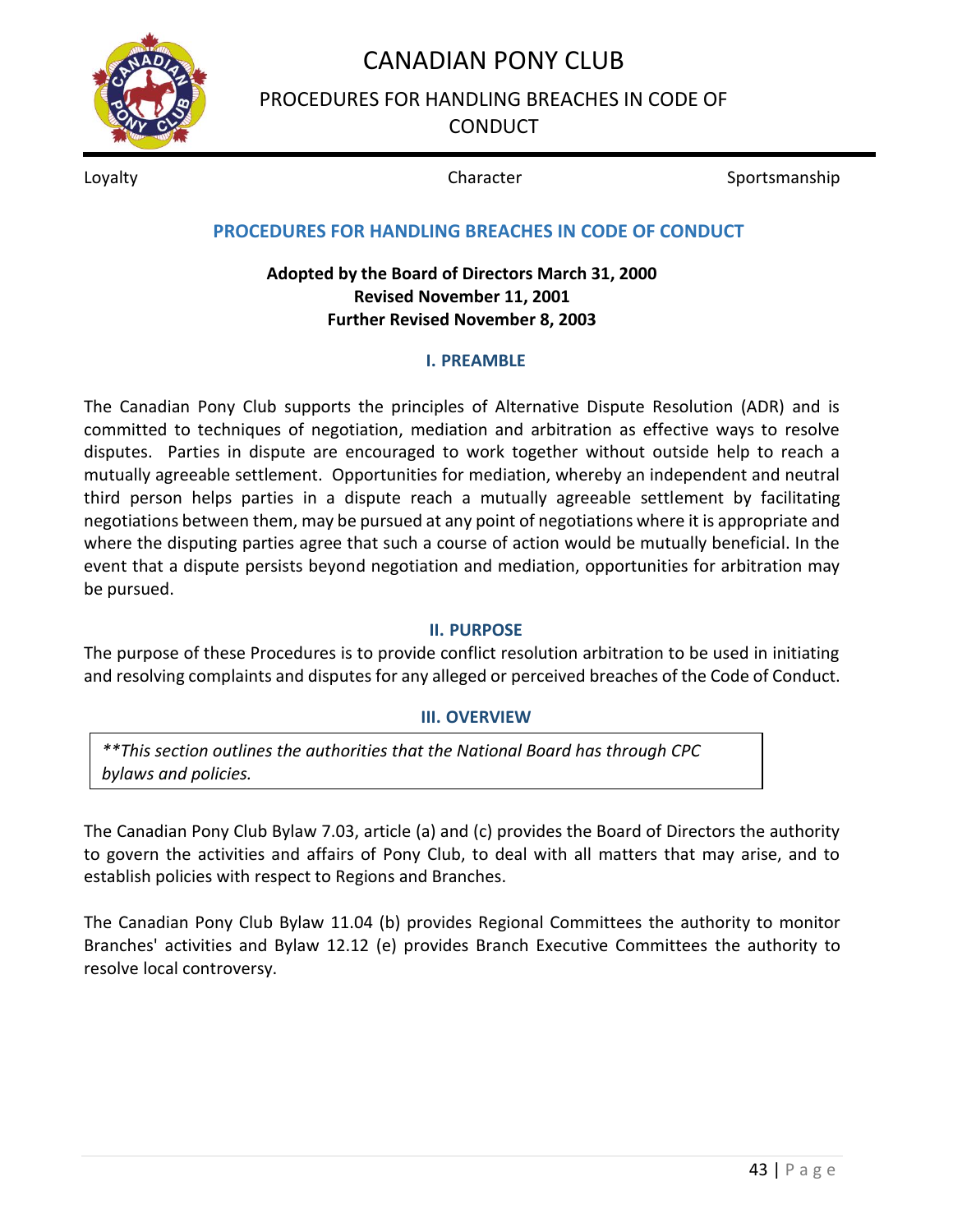## PROCEDURES FOR HANDLING BREACHES IN CODE OF **CONDUCT**

### Loyalty **Sportsmanship** Character **Sportsmanship** Character Sportsmanship

The Code of Ethics adopted by the Canadian Pony Club includes a Code of Conduct, a statement of

the standard of behavior which is expected of members, volunteers, and employees. The Code of Ethics is mandatory and enforceable.

This Disciplinary Policy is a set of procedures describing how the Canadian Pony Club will determine if there has been a breach of the Code of Conduct, and, if so, how it will deal with such a breach.

All time-frames may be extended, with written notice to all parties, to accommodate extenuating circumstances.

*\*\*This also protects decision-makers in appeals. Better to be generous, then not fair enough. If an appearance of conflict of interest is likely, then it is better to refer the issue to the next level than retain control.*

*\*\*Be sure the reasons are justifiable and that everyone is kept informed.*

### **IV. SCOPE**

These Procedures apply to all members, volunteers and employees of the Canadian Pony Club while engaging in activities directly involving the Club at the branch, regional or national level. Anyone, from within or outside the Club, may report a breach of the Code of Conduct.

*\*\*Since we deal with youth, it is important that we protect them by accepting allegations from interested outsiders*.

### **V. EXCLUSIONS**

These Procedures are superseded by the procedures in the Participation Agreement for issues that must be resolved during competitions.

If a breach of the Code of Ethics is alleged against a party in their capacity of employee, the allegation is addressed to the party's immediate supervisor and all employment standards shall prevail in the consideration of the Allegation.

*\*\*Be sure to review this Agreement that gives our representatives special authority "in the field".*

*\*\*There may be laws and standards that these Procedures do not address for employee / employer relations.*

## **VI. APPLICATION**

In the application of these Procedures, all efforts must be made to be fair, transparent, and discreet. Persons affected by the process must have a reasonable opportunity to present their case. Decisionmakers must listen fairly to both sides and make decisions which are not tainted by bias.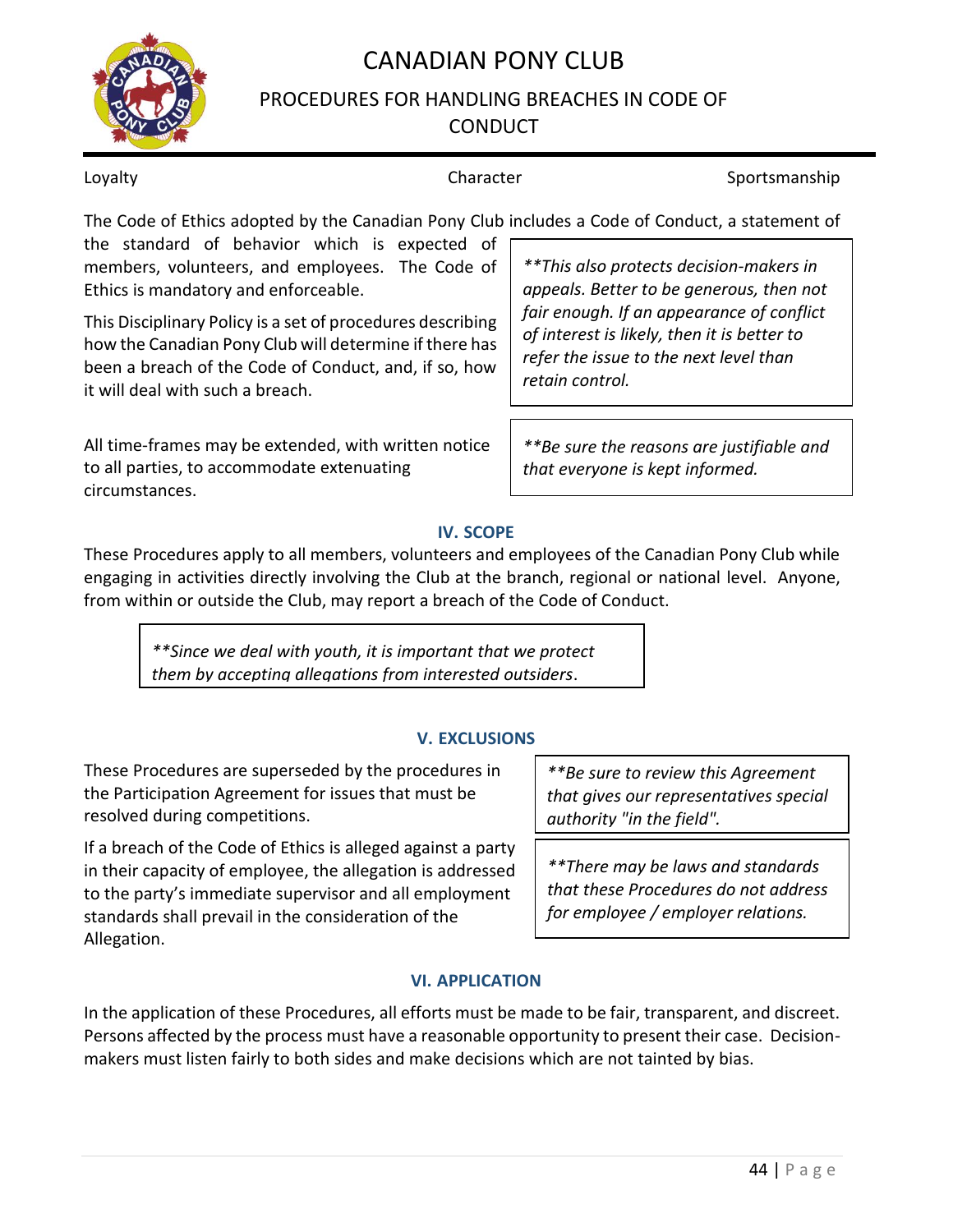## PROCEDURES FOR HANDLING BREACHES IN CODE OF **CONDUCT**

Loyalty **Sportsmanship** Character **Sportsmanship** Character Sportsmanship

Bylaw 5 deals with suspension of membership. Article 5.02 gives District Commissioners the authority to suspend membership at the Branch level; article 5.03 gives Regional Chairs the authority to suspend membership at the Regional level; and article 5.04 (c) allows the Board of Directors to suspend immediately and, if warranted after

*\*\*Very serious allegations only. This will not be supported if used frivolously. It would leave the decisionmakers vulnerable to appeal.*

further investigation, terminate the membership of any member for cause including but not limited to behavior likely to bring discredit to Pony Club. These procedures allow, in the cases of very serious allegations, for the suspension of members and volunteers pending a final determination of penalties.

Communication to a Regional Committee is made by contacting any one of the Region's Officers (Chair, Vice Chair, Director, Deputy Director, Secretary, or Treasurer). Communication to the National Board is made by contacting the Director representing the applicable Region

*\*\*The person contacted is merely a messenger and is obligated to followthrough with this responsibility.*

or if they are the accused or are unavailable, any other Director.

### **VII. LEGAL ACTION**

No action or legal proceeding will be commenced against the Canadian Pony Club in respect of a dispute, unless the Canadian Pony Club has failed to participate in accordance with this policy.

### **VIII. ALLEGATIONS**

### **Format:**

Any allegation of a breach of the Code of Conduct must be made in writing and signed by the individual making the allegation. The allegation must include the name and position of both

*\*\*Mediation is encouraged before an allegation is accepted and these Procedures are pursued.*

parties, the applicable section of the CPC Code of Conduct, the date that the breach is alleged to have occurred, and a description of all relevant details including negotiation and mediation measures pursued.

The recipient of the allegation must, within one week, notify all involved parties in writing that an allegation has been received and forward a copy of the allegation to them. In cases of very serious allegations, the recipient may immediately suspend the membership or volunteer status of the accused following the provisions of section 5 of the CPC Bylaws and shall notify the Regional Committee and National Board of that action.

*\*\*"Involved" includes: accused, accuser, and anyone else named.*

*Copies can be sent to other stakeholders at Regional and National levels if appropriate and discreet. EACH recipient, Branch, Regional and National levels, must complete the notification of all parties within a week.*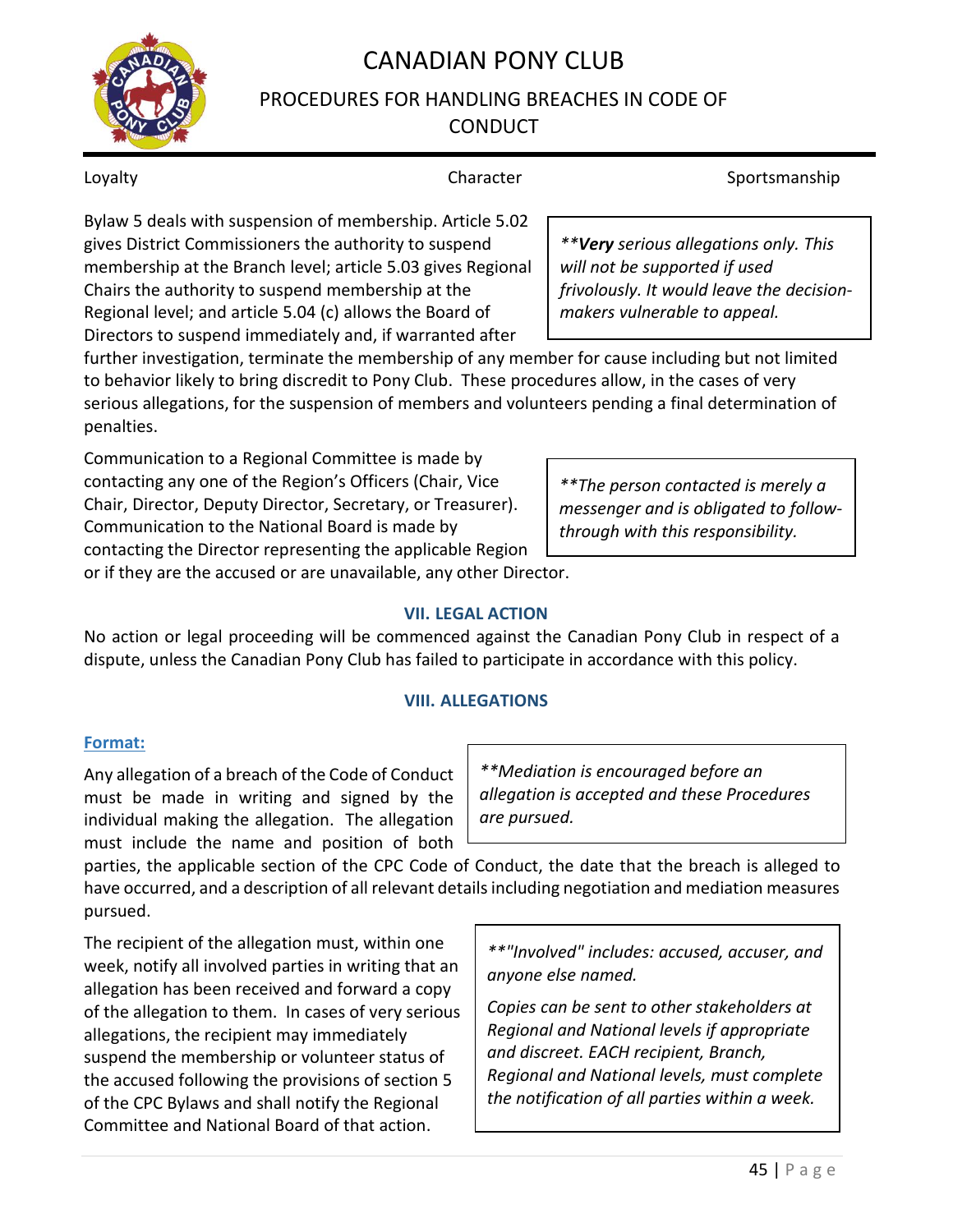

## PROCEDURES FOR HANDLING BREACHES IN CODE OF **CONDUCT**

Loyalty **Sportsmanship** Character **Sportsmanship** Character Sportsmanship

Unless removed by the National Board, the suspension shall remain in effect until a final determination of penalties is reached.

### **Minors:**

Where the complainant or the accused is a minor that minor may choose a parent, guardian, or other adult, who may speak or act on behalf of the minor complainant or minor accused during all parts of this process. The first recipient of any

*\*\*Minors who make a complaint or who are accused of a breach of the Code of Conduct have the option of whether or not they wish to be represented by a designated adult during all parts of the complaint process.*

accusation must inform each minor who is either a complainant or an accused that they have this right.

If the designated adult chosen to represent a minor is not the minor's custodial parent or legal guardian, written consent signed by at least one custodial parent or legal guardian must be provided to the recipient authorizing the chosen designated adult to act on behalf of the minor.

If the recipient is attempting an informal resolution of an allegation, the recipient may speak to a minor complainant or accused directly concerning the allegation PROVIDED THAT prior to speaking to the minor the recipient shall inform the minor that he/she may have a Designated adult present during the meeting.

If the complainant is a minor, the complaint may be brought forward by a designated adult. The

designated adult will have the right to act on behalf of the complainant throughout the complaint process, including: making a complaint, receiving all notices on behalf of the complainant, and being present at all dealings with the complainant.

If the accused is a minor, a copy of the written allegation and of any decisions arising from the allegation shall be forwarded to a parent or guardian of the accused if such person is known.

*\*\*HOWEVER, if the person accused is a minor, their parents or guardian if known must be notified of the complaint and the final decision regardless of whether or not the minor wishes it.*

The accused's designated adult will have the right to act on behalf of the accused throughout the investigation process, including: responding to a written complaint, receiving all notices of behalf of the accused and being present at all dealings with the accused.

### **Branch Consideration:**

If the allegation concerns a branch issue, it is made to the District Commissioner of the Branch with

which the accused member or volunteer is affiliated. The District Commissioner shall act as the formal recipient of the allegation and shall preside over the Branch's considerations of the allegation which may be done by

*\*\*Presides just over consideration, not over other DC responsibilities.*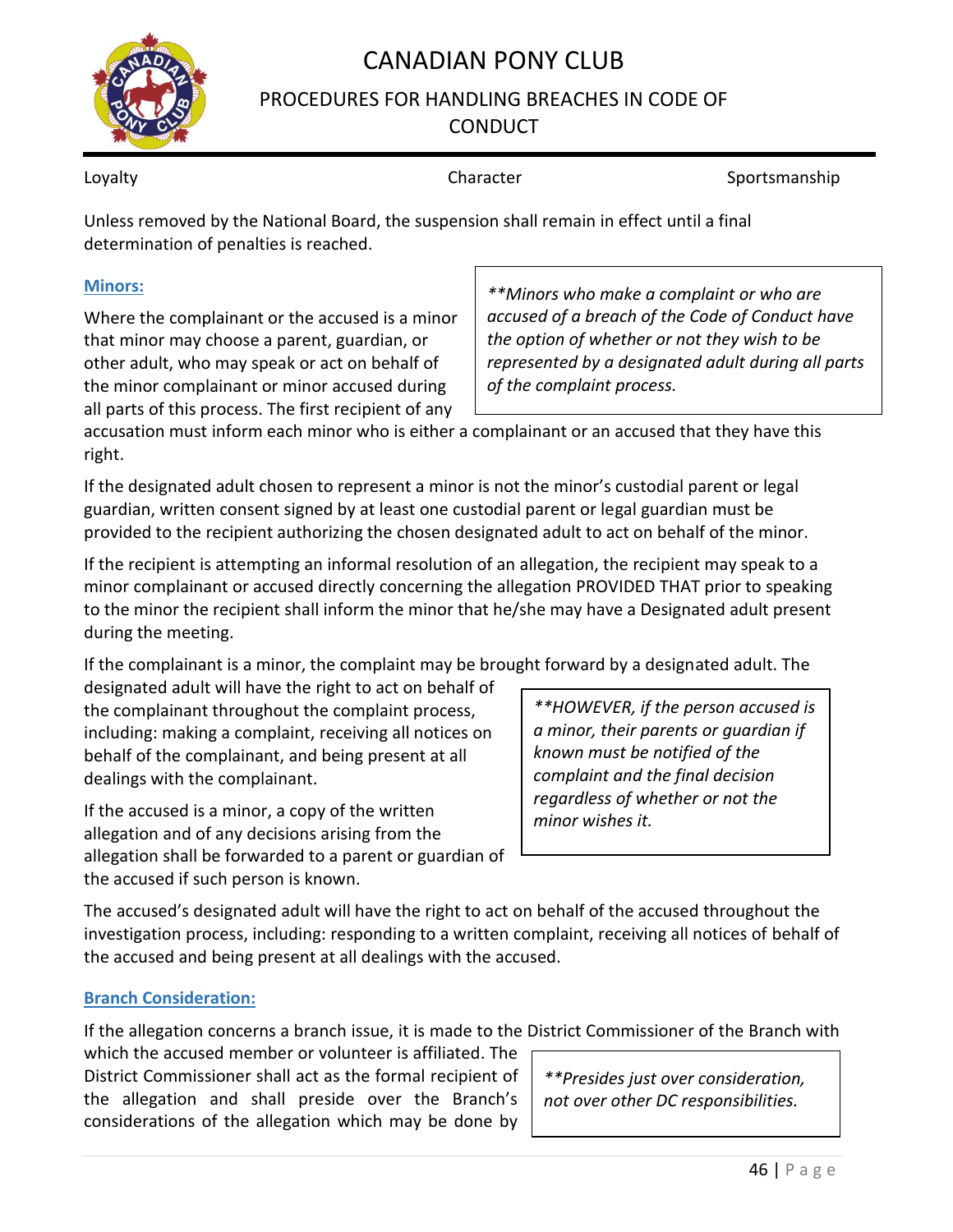## PROCEDURES FOR HANDLING BREACHES IN CODE OF **CONDUCT**

Loyalty **Sportsmanship** Character **Sportsmanship** Character Sportsmanship

the full Branch Executive Committee or a subcommittee assigned by the Branch Executive Committee for that purpose. In the event that the District Commissioner is accused, the allegation is made to the Regional Committee as described above. The Regional Committee shall appoint a representative to preside over the Branch's consideration of the allegation and to act as the recipient in place of the accused District Commissioner.

### **Regional Consideration:**

If it is determined that the allegation is beyond the scope of local controversy and is thus of a regional nature or involves regional members or volunteers, the allegation must be made to a Regional Officer. The Officer receiving the allegation will contact the Regional Chair who will be the formal recipient of the allegation and will preside over all the Region's considerations of the allegation which may be done by the full Regional Committee or a subcommittee assigned by the Regional Committee for that purpose.

If the Regional Chair is the accused, this responsibility shall be transferred to the Regional Vice Chair or if one does not exist to the Regional Director if they are not also the Regional Chair in which case to the Regional Treasurer.

### **National Consideration:**

If it is determined that the allegation is beyond the scope of regional controversy and is thus of a national nature or involves national members or volunteers, the allegation must be made to a National Director. The Director receiving the allegation will in turn contact the National Chair who will be the formal recipient, unless the National Chair is the accused, in which case the National Vice-Chair will be contacted. The recipient will preside over all the National Board's considerations of the allegation. The National Board will consider the allegation through a meeting of the Board or Management Committee.

*\*\*The Management Committee is charged with governing Pony Club between meetings of the Board. It has representation from the East and West and the Finance committee. They generally meet through conference calls.*

### **Investigation of Allegation:**

The recipient of the allegation has the discretion to select the format of the investigation into its validity based on the severity of the allegation and considering all elements of procedural fairness. The investigation into the allegation may include, but is not limited to, a documentary review; a

*\*\*The more assistance you get in investigating, the less vulnerable you are to appeal.*

telephone, in-person, or documentary hearing; a combination of these formats; and consultation with impartial internal or outside assistance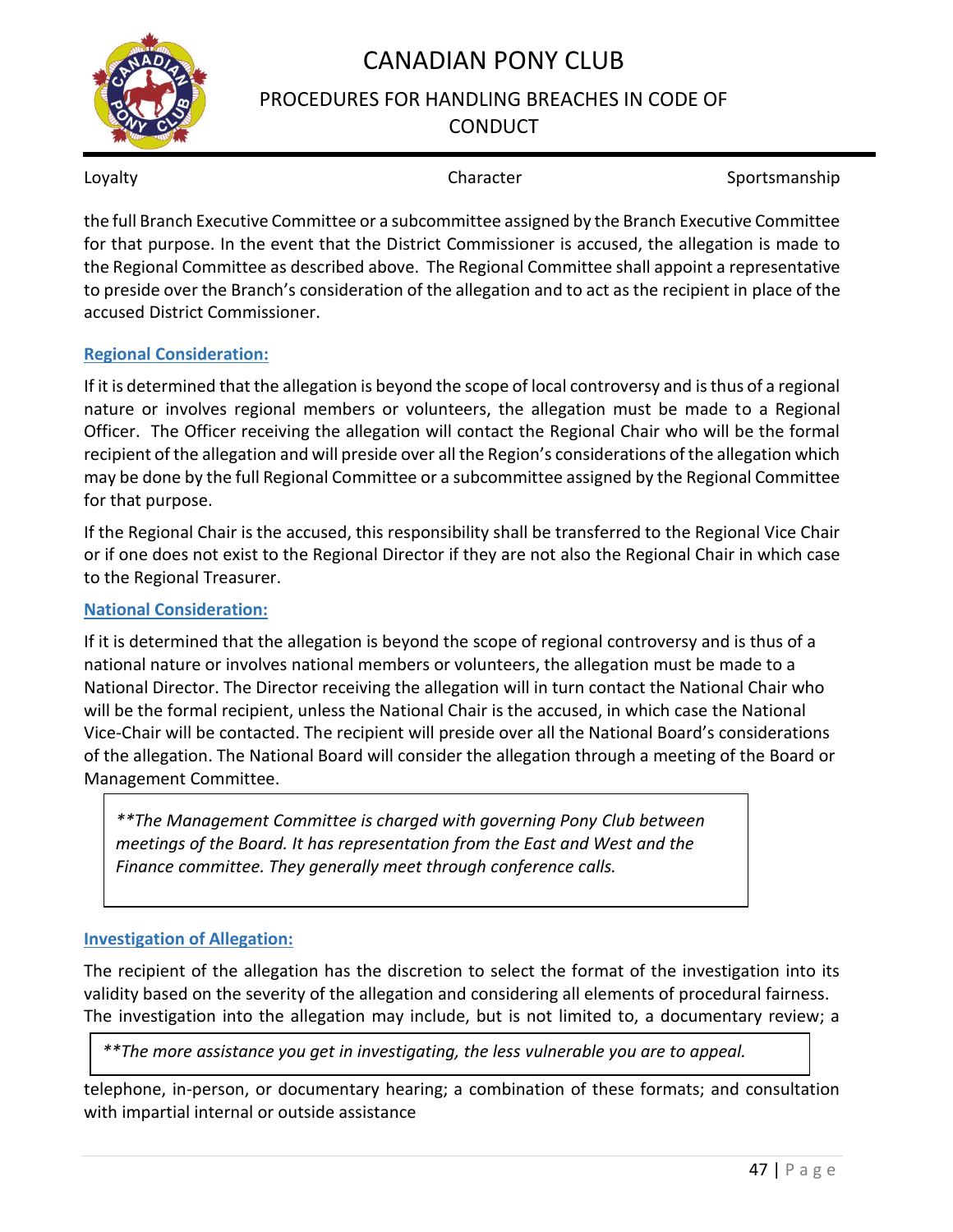

## PROCEDURES FOR HANDLING BREACHES IN CODE OF **CONDUCT**

Loyalty **Sportsmanship** Character **Sportsmanship** Character Sportsmanship

### **Determination of Validity of Allegation:**

The final outcome of this process must be completed within 1 month for issues which are not appealed, regardless of whether it is brought up at the branch, the regional or the national level. An additional month must be allowed for each level of appeal (i.e., an issue first raised at the regional level would have a month to be dealt with, and if it is appealed to National, then a second month would be added to the total to allow National to deal with it.) The extenuating circumstances rule [found in #3, Overview] will still apply.

*\*\*CPC's focus is on education, so penalties should be more positive and remedial than negative and punitive.*

### **IX. APPEALS**

### **Grounds For Appeal:**

Appeals may only be made on the grounds of procedural error, which includes, but is not limited to, making a decision without authority, failing to

*\*\*All appeals are between 2 parties: The one filing the appeal and the decision-maker i.e. Branch, Regional Committee or National Board.*

follow procedures, making a decision that cannot be supported by evidence, and making a decision which was biased. Appeals must be made within two weeks of the issuance of a decision.

### **Format of Appeal:**

Either party to the initial allegation and/or an appeal may appeal in writing, accompanied by an appeal deposit of \$100 in trust to the Canadian Pony Club, to the next level of Pony Club. The appeal must include the names and positions of all parties and a description of all relevant details including the grounds on which the appeal is based.

Appeals of Branch decisions on the initial allegation are made to the Regional Committee. Appeals of Regional decisions on the initial allegation or a subsequent appeal are made to the National Board. Appeals of decisions on the initial allegation or a subsequent appeal made by the National Board are arbitrated by a mutually acceptable, knowledgeable, independent, neutral third party to determine a binding settlement.

The Regional Committee, National Board or third party receiving the appeal must, within two weeks, notify all involved parties in writing that an appeal has been received and forward a copy of the appeal to them.

### **Investigation of Appeal:**

The Regional Committee, National Board or third party receiving the appeal has the discretion to

*\*\*Remember that the appeal looks at the process undertaken to date.*